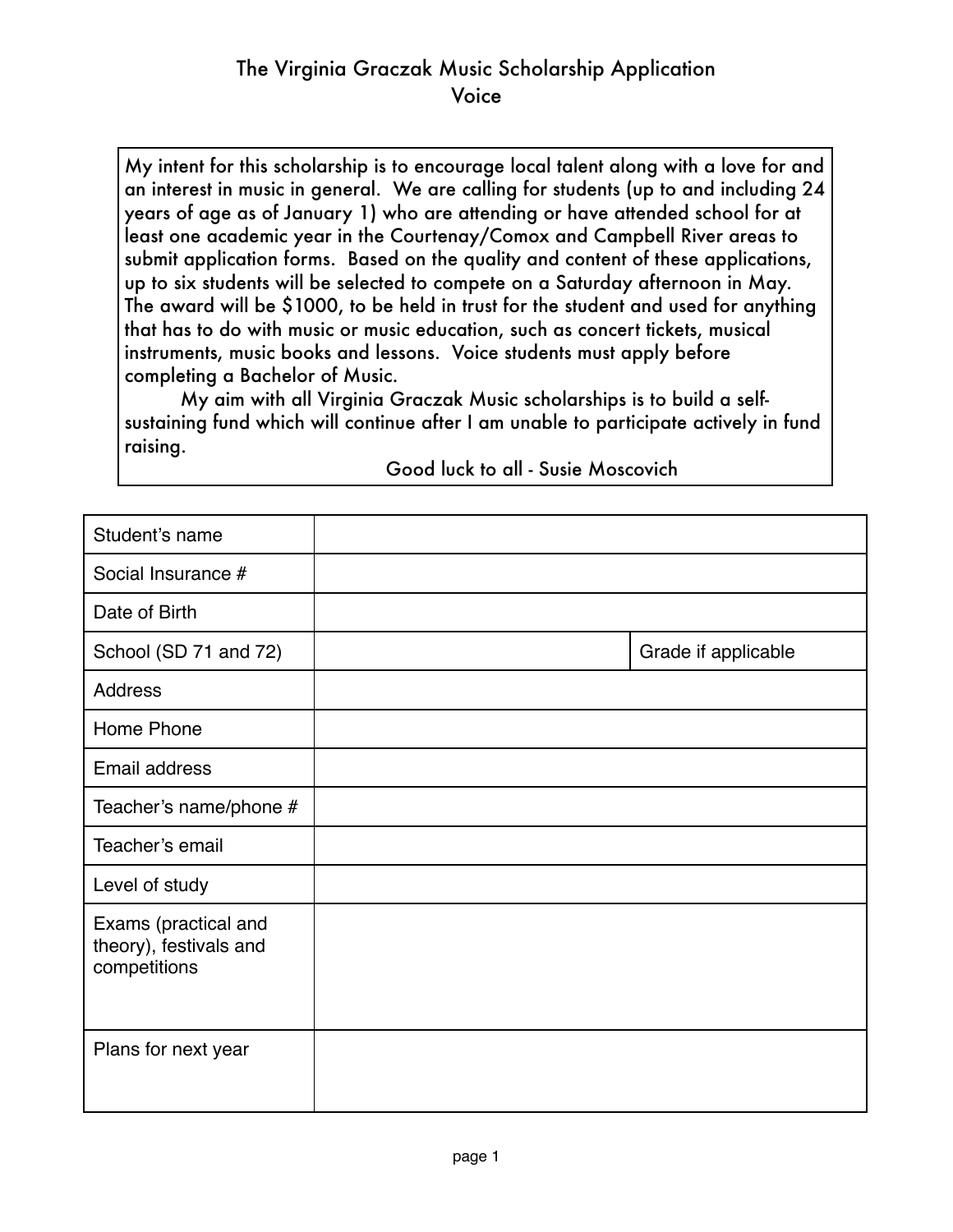# The Virginia Graczak Music Scholarship Application Voice

| Future plans beyond next year which<br>include music - future study, groups,<br>purchases |  |  |  |  |
|-------------------------------------------------------------------------------------------|--|--|--|--|
| List of pieces learned in the last year                                                   |  |  |  |  |
|                                                                                           |  |  |  |  |
|                                                                                           |  |  |  |  |
|                                                                                           |  |  |  |  |
|                                                                                           |  |  |  |  |
|                                                                                           |  |  |  |  |
|                                                                                           |  |  |  |  |
|                                                                                           |  |  |  |  |
|                                                                                           |  |  |  |  |
| Other musical activities<br>(groups, other instruments etc.)                              |  |  |  |  |

| The applicant must meet each criterion. Parent /guardian and<br>student must initial each category |                 |                |  |  |  |
|----------------------------------------------------------------------------------------------------|-----------------|----------------|--|--|--|
| <b>Criteria</b>                                                                                    | Parent/guardian | <b>Student</b> |  |  |  |
| Student or past student of School<br>District 71 or 72                                             |                 |                |  |  |  |
| Working on Grade 8/9 or higher RCM<br>or equivalent                                                |                 |                |  |  |  |
| Letter from student outlining reason for<br>application                                            |                 |                |  |  |  |
| One letter of support from private<br>teacher                                                      |                 |                |  |  |  |